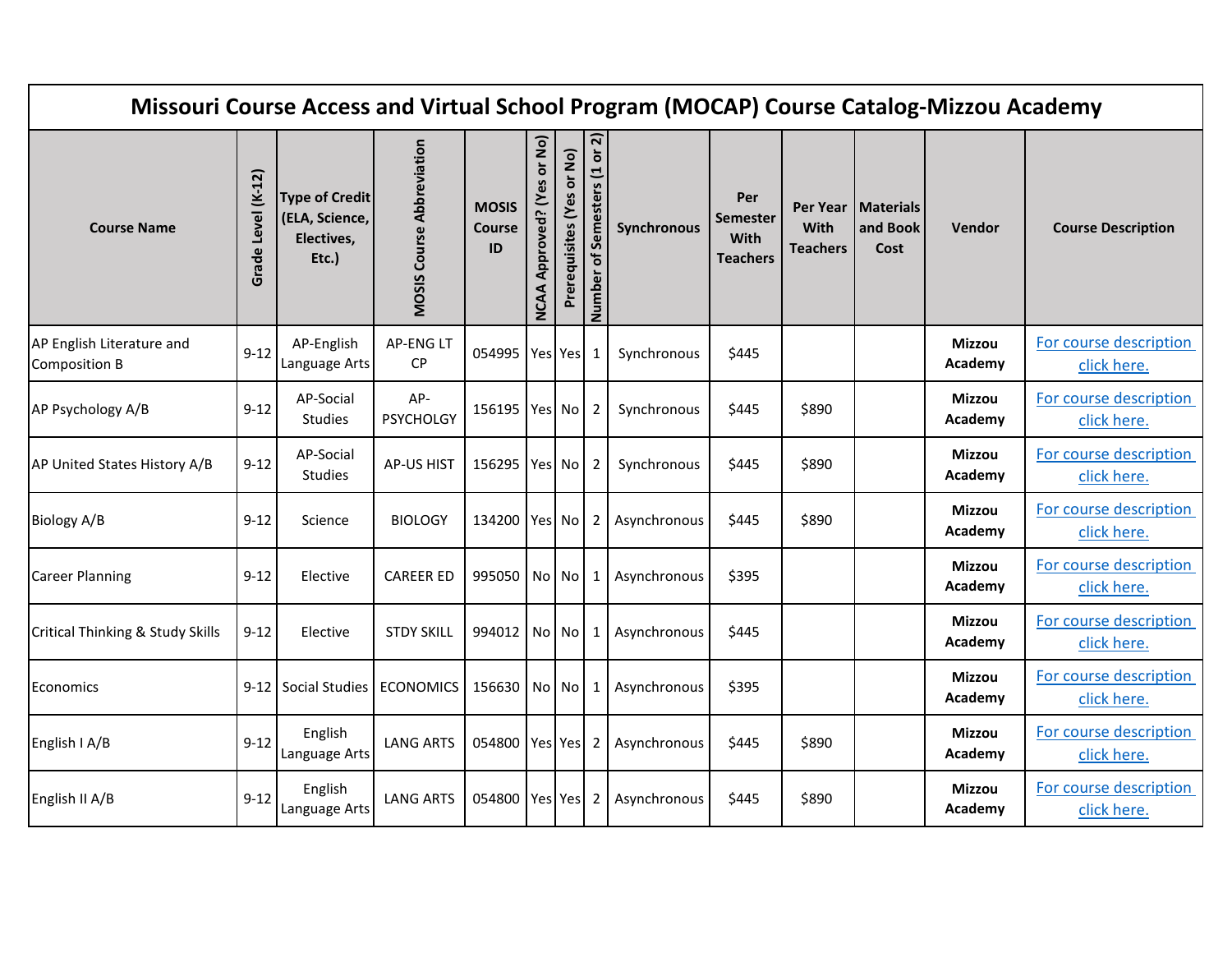| Missouri Course Access and Virtual School Program (MOCAP) Course Catalog-Mizzou Academy |                       |                                                                |                                  |                                     |                                             |                           |                              |              |                                                   |                         |                                          |                          |                                       |
|-----------------------------------------------------------------------------------------|-----------------------|----------------------------------------------------------------|----------------------------------|-------------------------------------|---------------------------------------------|---------------------------|------------------------------|--------------|---------------------------------------------------|-------------------------|------------------------------------------|--------------------------|---------------------------------------|
| <b>Course Name</b>                                                                      | Level (K-12)<br>Grade | <b>Type of Credit</b><br>(ELA, Science,<br>Electives,<br>Etc.) | <b>MOSIS Course Abbreviation</b> | <b>MOSIS</b><br><b>Course</b><br>ID | or No)<br>6S<br>Approved? (Y<br><b>NCAA</b> | Prerequisites (Yes or No) | Number of Semesters (1 or 2) | Synchronous  | Per<br><b>Semester</b><br>With<br><b>Teachers</b> | With<br><b>Teachers</b> | Per Year   Materials<br>and Book<br>Cost | Vendor                   | <b>Course Description</b>             |
| English III A/B                                                                         | $9-12$                | English<br>Language Arts                                       | <b>LANG ARTS</b>                 | 054800   Yes   Yes                  |                                             |                           | 2                            | Asynchronous | \$445                                             | \$890                   |                                          | <b>Mizzou</b><br>Academy | For course description<br>click here. |
| English IV A/B                                                                          | $9-12$                | English<br>Language Arts                                       | <b>LANG ARTS</b>                 | 054800 Yes Yes                      |                                             |                           | 2                            | Asynchronous | \$445                                             | \$890                   |                                          | <b>Mizzou</b><br>Academy | For course description<br>click here. |
| English Language Arts 6 A/B                                                             | 6                     | English<br>Language Arts                                       | <b>LANG ARTS</b>                 | 054800 No No                        |                                             |                           | 2                            | Asynchronous | \$350                                             | \$700                   |                                          | <b>Mizzou</b><br>Academy | For course description<br>click here. |
| English Language Arts 7 A/B                                                             | $\overline{7}$        | English<br>Language Arts                                       | <b>LANG ARTS</b>                 | 054800 No No                        |                                             |                           | 2                            | Asynchronous | \$350                                             | \$700                   |                                          | <b>Mizzou</b><br>Academy | For course description<br>click here. |
| English Language Arts 8 A/B                                                             | 8                     | English<br>Language Arts                                       | <b>LANG ARTS</b>                 | 054800 No No                        |                                             |                           | 2                            | Asynchronous | \$350                                             | \$700                   |                                          | <b>Mizzou</b><br>Academy | For course description<br>click here. |
| French I A/B                                                                            | $9 - 12$              | World<br>Language                                              | <b>FRENCH</b>                    | 064900 No No                        |                                             |                           | 2 <sub>1</sub>               | Asynchronous | \$350                                             | \$700                   |                                          | <b>Mizzou</b><br>Academy | For course description<br>click here. |
| French II A/B                                                                           | $9 - 12$              | World<br>Language                                              | <b>FRENCH</b>                    | 064900 No Yes                       |                                             |                           | 2                            | Asynchronous | \$350                                             | \$700                   |                                          | <b>Mizzou</b><br>Academy | For course description<br>click here. |
| French III A/B                                                                          | $9 - 12$              | World<br>Language                                              | <b>FRENCH</b>                    | 064900 No Yes                       |                                             |                           | 2                            | Asynchronous | \$350                                             | \$700                   |                                          | Mizzou<br>Academy        | For course description<br>click here. |
| French IV A/B                                                                           | $9 - 12$              | World<br>Language                                              | <b>FRENCH</b>                    | 064900   No   Yes                   |                                             |                           | 2                            | Asynchronous | \$350                                             | \$700                   |                                          | <b>Mizzou</b><br>Academy | For course description<br>click here. |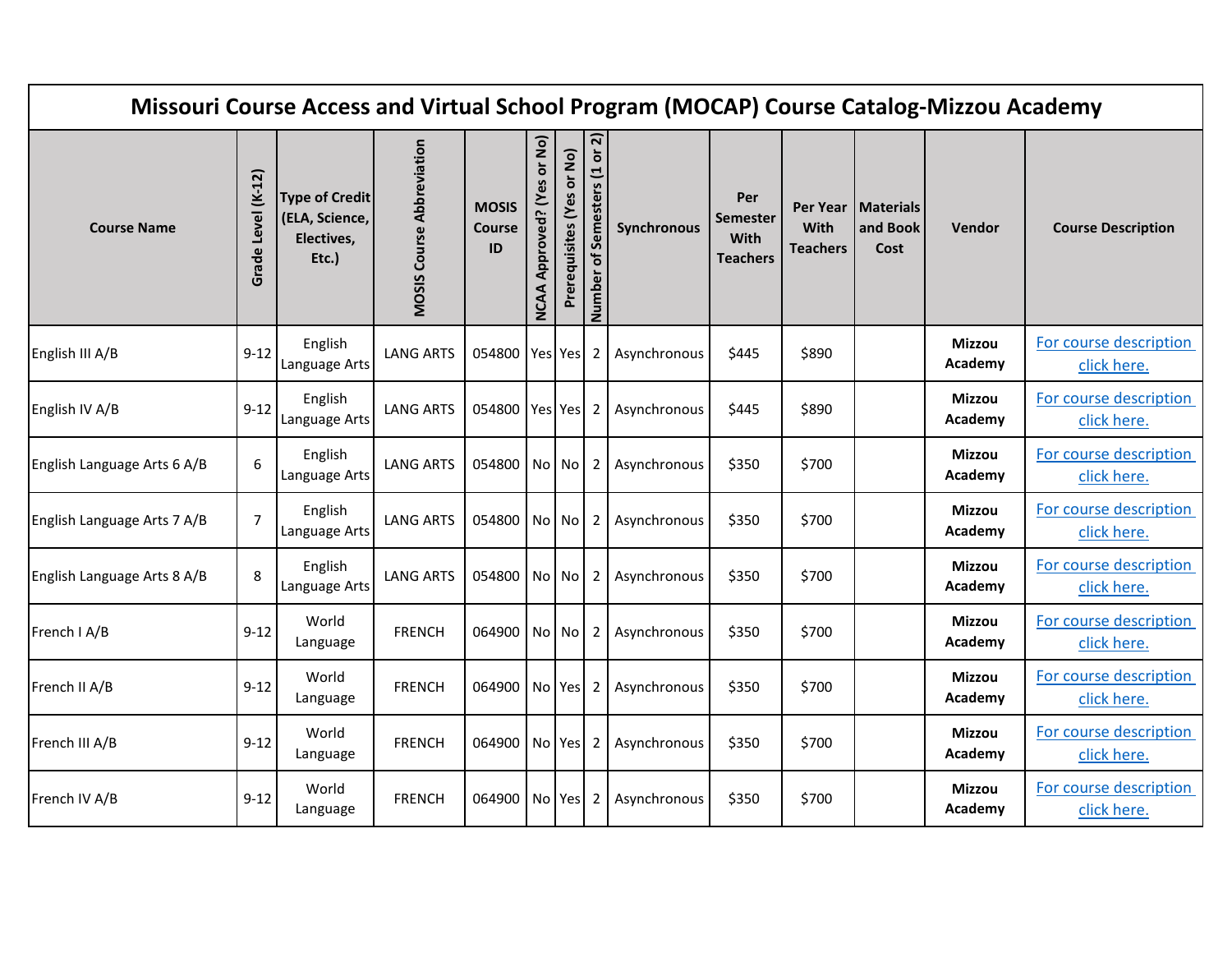| Missouri Course Access and Virtual School Program (MOCAP) Course Catalog-Mizzou Academy |                       |                                                                |                                  |                                     |                                               |                           |                              |              |                                                   |                         |                                          |                          |                                       |
|-----------------------------------------------------------------------------------------|-----------------------|----------------------------------------------------------------|----------------------------------|-------------------------------------|-----------------------------------------------|---------------------------|------------------------------|--------------|---------------------------------------------------|-------------------------|------------------------------------------|--------------------------|---------------------------------------|
| <b>Course Name</b>                                                                      | Level (K-12)<br>Grade | <b>Type of Credit</b><br>(ELA, Science,<br>Electives,<br>Etc.) | <b>MOSIS Course Abbreviation</b> | <b>MOSIS</b><br><b>Course</b><br>ID | or No)<br>မိ<br>ξ<br>Approved?<br><b>NCAA</b> | Prerequisites (Yes or No) | Number of Semesters (1 or 2) | Synchronous  | Per<br><b>Semester</b><br>With<br><b>Teachers</b> | With<br><b>Teachers</b> | Per Year   Materials<br>and Book<br>Cost | <b>Vendor</b>            | <b>Course Description</b>             |
| Health                                                                                  | $9 - 12$              | Health                                                         | <b>HEALTH</b>                    | 085300 No No                        |                                               |                           | 1                            | Asynchronous | \$395                                             |                         |                                          | <b>Mizzou</b><br>Academy | For course description<br>click here. |
| Information Literacy                                                                    | $9 - 12$              | Elective                                                       | <b>COMPUTER</b><br><b>LIT</b>    | 991100 No No                        |                                               |                           | 1                            | Asynchronous | \$445                                             |                         |                                          | <b>Mizzou</b><br>Academy | For course description<br>click here. |
| Introduction to Marketing                                                               | $9 - 12$              | Marketing                                                      | MKTG-1                           | 040001   No   No                    |                                               |                           | 1                            | Asynchronous | \$395                                             |                         |                                          | <b>Mizzou</b><br>Academy | For course description<br>click here. |
| Latin I A/B                                                                             | $9 - 12$              | World<br>Language                                              | LATIN                            | 065700 Yes No                       |                                               |                           | 2                            | Asynchronous | \$445                                             | \$890                   |                                          | <b>Mizzou</b><br>Academy | For course description<br>click here. |
| Latin II A/B                                                                            | $9 - 12$              | World<br>Language                                              | LATIN                            | 065700 Yes Yes                      |                                               |                           | $\overline{2}$               | Asynchronous | \$445                                             | \$890                   |                                          | <b>Mizzou</b><br>Academy | For course description<br>click here. |
| Math 6 A/B                                                                              | 6                     | <b>Mathematics</b>                                             | <b>SUPP MATH</b>                 | 115891 No No                        |                                               |                           | $\mathbf{2}$                 | Asynchronous | \$395                                             | \$790                   |                                          | <b>Mizzou</b><br>Academy | For course description<br>click here. |
| Math 7 A/B                                                                              | 7                     | <b>Mathematics</b>                                             | <b>SUPP MATH</b>                 | 115891 No No                        |                                               |                           | 2 <sub>1</sub>               | Asynchronous | \$395                                             | \$790                   |                                          | <b>Mizzou</b><br>Academy | For course description<br>click here. |
| Math 8 A/B                                                                              | 8                     | <b>Mathematics</b>                                             | <b>SUPP MATH</b>                 | 115891 No No                        |                                               |                           | $2 \mid$                     | Asynchronous | \$395                                             | \$790                   |                                          | <b>Mizzou</b><br>Academy | For course description<br>click here. |
| Personal Development &<br><b>Character Education</b>                                    | $9 - 12$              | Elective                                                       | <b>EXP-ENRICH</b>                | 991010 No No                        |                                               |                           | 1                            | Asynchronous | \$395                                             |                         |                                          | <b>Mizzou</b><br>Academy | For course description<br>click here. |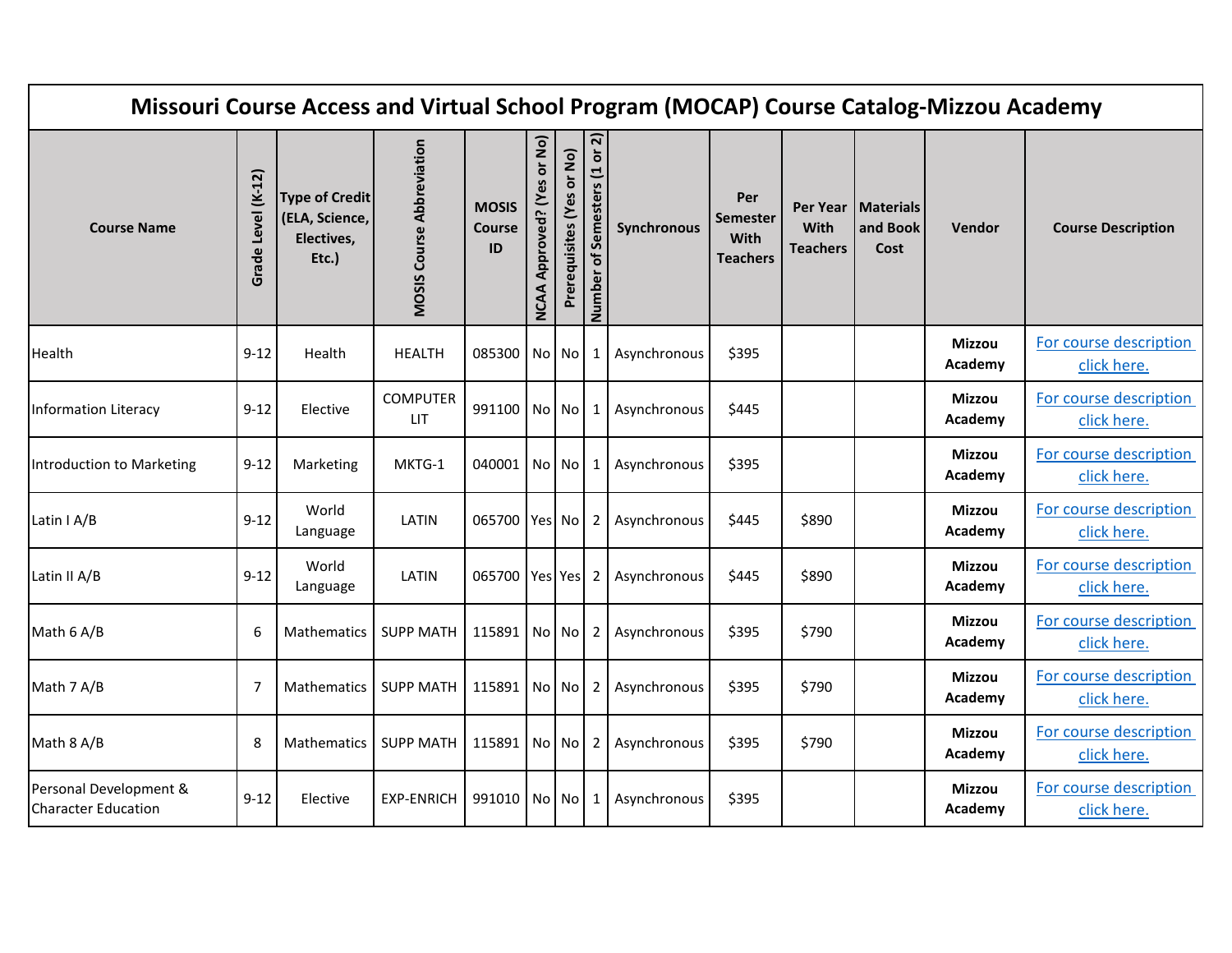| Missouri Course Access and Virtual School Program (MOCAP) Course Catalog-Mizzou Academy |                    |                                                                |                                  |                                     |                                               |                           |                              |              |                                                   |                         |                                          |                          |                                       |
|-----------------------------------------------------------------------------------------|--------------------|----------------------------------------------------------------|----------------------------------|-------------------------------------|-----------------------------------------------|---------------------------|------------------------------|--------------|---------------------------------------------------|-------------------------|------------------------------------------|--------------------------|---------------------------------------|
| <b>Course Name</b>                                                                      | Grade Level (K-12) | <b>Type of Credit</b><br>(ELA, Science,<br>Electives,<br>Etc.) | <b>MOSIS Course Abbreviation</b> | <b>MOSIS</b><br><b>Course</b><br>ID | or No)<br>မိ<br>ξ<br>Approved?<br><b>NCAA</b> | Prerequisites (Yes or No) | Number of Semesters (1 or 2) | Synchronous  | Per<br><b>Semester</b><br>With<br><b>Teachers</b> | With<br><b>Teachers</b> | Per Year   Materials<br>and Book<br>Cost | Vendor                   | <b>Course Description</b>             |
| <b>Personal Finance</b>                                                                 | $9 - 12$           | Elective                                                       | <b>PERS FIN</b>                  | 996400 No No                        |                                               |                           | 1                            | Asynchronous | \$395                                             |                         |                                          | <b>Mizzou</b><br>Academy | For course description<br>click here. |
| Physical Science A/B                                                                    | $9 - 12$           | Science                                                        | PHYS SCI                         | 135010 Yes No                       |                                               |                           | 2                            | Asynchronous | \$445                                             | \$890                   |                                          | <b>Mizzou</b><br>Academy | For course description<br>click here. |
| Physics A/B                                                                             | $9 - 12$           | Science                                                        | <b>PHYSICS</b>                   | 135900 Yes Yes                      |                                               |                           | $\overline{2}$               | Asynchronous | \$445                                             | \$890                   |                                          | <b>Mizzou</b><br>Academy | For course description<br>click here. |
| Pre-Calculus A/B                                                                        | $9 - 12$           | Mathematics                                                    | <b>EL FUNCT</b>                  | 115870 Yes Yes                      |                                               |                           | -2                           | Asynchronous | \$425                                             | \$850                   |                                          | <b>Mizzou</b><br>Academy | For course description<br>click here. |
| Psychology                                                                              |                    | 9-12 Social Studies PSYCHOLOGY 156100 No No                    |                                  |                                     |                                               |                           | $\mathbf 1$                  | Asynchronous | \$395                                             |                         |                                          | <b>Mizzou</b><br>Academy | For course description<br>click here. |
| Science 6 A/B                                                                           | 6                  | Science                                                        | <b>GEN SCI</b>                   | 135000 No No                        |                                               |                           | 2                            | Asynchronous | \$350                                             | \$700                   |                                          | <b>Mizzou</b><br>Academy | For course description<br>click here. |
| Science 7 A/B                                                                           | 7                  | Science                                                        | <b>GEN SCI</b>                   | 135000 No No                        |                                               |                           | 2                            | Asynchronous | \$350                                             | \$700                   |                                          | <b>Mizzou</b><br>Academy | For course description<br>click here. |
| Science 8 A/B                                                                           | 8                  | Science                                                        | <b>GEN SCI</b>                   | 135000 No No                        |                                               |                           | $\overline{2}$               | Asynchronous | \$350                                             | \$700                   |                                          | <b>Mizzou</b><br>Academy | For course description<br>click here. |
| Social Studies 6 A/B                                                                    | 6                  | <b>Social Studies</b>                                          | <b>SOC STUD</b>                  | 156600 No No                        |                                               |                           | 2                            | Asynchronous | \$350                                             | \$700                   |                                          | <b>Mizzou</b><br>Academy | For course description<br>click here. |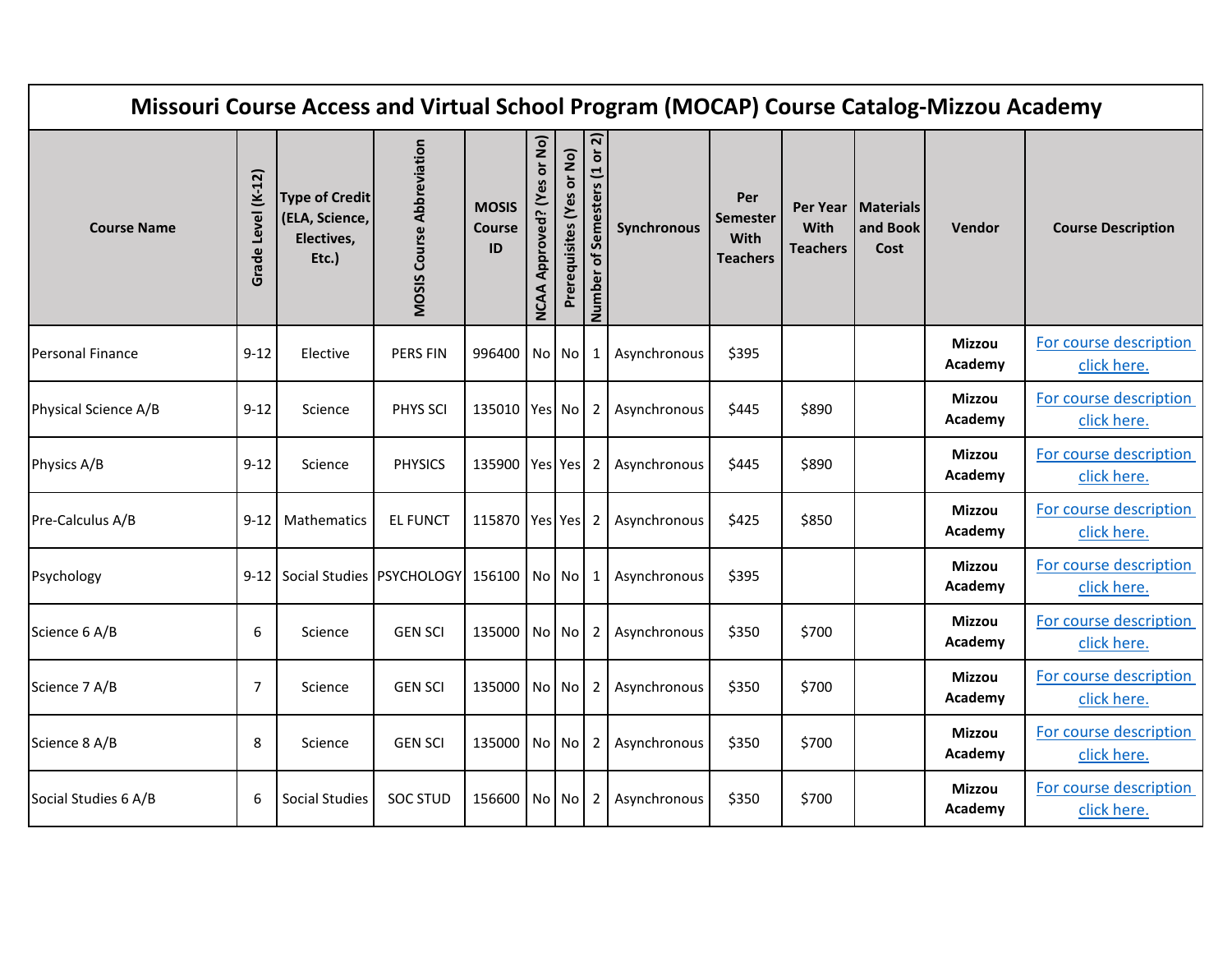| Missouri Course Access and Virtual School Program (MOCAP) Course Catalog-Mizzou Academy |                       |                                                                |                                  |                                     |                                              |                           |                                 |              |                                                   |                                     |                                      |                          |                                       |
|-----------------------------------------------------------------------------------------|-----------------------|----------------------------------------------------------------|----------------------------------|-------------------------------------|----------------------------------------------|---------------------------|---------------------------------|--------------|---------------------------------------------------|-------------------------------------|--------------------------------------|--------------------------|---------------------------------------|
| <b>Course Name</b>                                                                      | Level (K-12)<br>Grade | <b>Type of Credit</b><br>(ELA, Science,<br>Electives,<br>Etc.) | <b>MOSIS Course Abbreviation</b> | <b>MOSIS</b><br><b>Course</b><br>ID | or No)<br>မြိ<br>Approved? (Y<br><b>NCAA</b> | Prerequisites (Yes or No) | Semesters (1 or 2)<br>Number of | Synchronous  | Per<br><b>Semester</b><br>With<br><b>Teachers</b> | Per Year<br>With<br><b>Teachers</b> | <b>Materials</b><br>and Book<br>Cost | Vendor                   | <b>Course Description</b>             |
| Social Studies 7 A/B                                                                    | 7                     | Social Studies                                                 | <b>SOC STUD</b>                  | 156600 No No                        |                                              |                           | $\overline{2}$                  | Asynchronous | \$350                                             | \$700                               |                                      | <b>Mizzou</b><br>Academy | For course description<br>click here. |
| Social Studies 8 A/B                                                                    | 8                     | Social Studies                                                 | <b>AMER HIST</b>                 | 156661                              |                                              | No No                     | 2                               | Asynchronous | \$350                                             | \$700                               |                                      | <b>Mizzou</b><br>Academy | For course description<br>click here. |
| Sociology                                                                               | 9-12 l                | Social Studies                                                 | SOCIOLOGY                        | 156670 Yes No                       |                                              |                           | 1                               | Asynchronous | \$395                                             |                                     |                                      | <b>Mizzou</b><br>Academy | For course description<br>click here. |
| Spanish I A/B                                                                           | $9 - 12$              | World<br>Language                                              | SPANISH                          | 066300 No No                        |                                              |                           | 2                               | Asynchronous | \$350                                             | \$700                               |                                      | <b>Mizzou</b><br>Academy | For course description<br>click here. |
| Spanish II A/B                                                                          | $9 - 12$              | World<br>Language                                              | SPANISH                          | 066300 No Yes                       |                                              |                           | 2                               | Asynchronous | \$350                                             | \$700                               |                                      | <b>Mizzou</b><br>Academy | For course description<br>click here. |
| Spanish III A/B                                                                         | $9-12$                | World<br>Language                                              | SPANISH                          | 066300   No   Yes                   |                                              |                           | 2                               | Asynchronous | \$350                                             | \$700                               |                                      | <b>Mizzou</b><br>Academy | For course description<br>click here. |
| Spanish IV A/B                                                                          | $9 - 12$              | World<br>Language                                              | SPANISH                          | 066300   No   Yes                   |                                              |                           | 2                               | Asynchronous | \$350                                             | \$700                               |                                      | <b>Mizzou</b><br>Academy | For course description<br>click here. |
| Speech-Introduction to Public<br>Speaking                                               | $9 - 12$              | Speech &<br><b>Dramatics</b>                                   | <b>PUB SPEAK</b>                 | 056501                              |                                              | No No                     | 1                               | Asynchronous | \$445                                             |                                     |                                      | <b>Mizzou</b><br>Academy | For course description<br>click here. |
| <b>United States Government</b>                                                         | $9-12$                | <b>Social Studies</b>                                          | AMER GOV                         | 156651 Yes No                       |                                              |                           | $\mathbf 1$                     | Asynchronous | \$395                                             |                                     |                                      | <b>Mizzou</b><br>Academy | For course description<br>click here. |